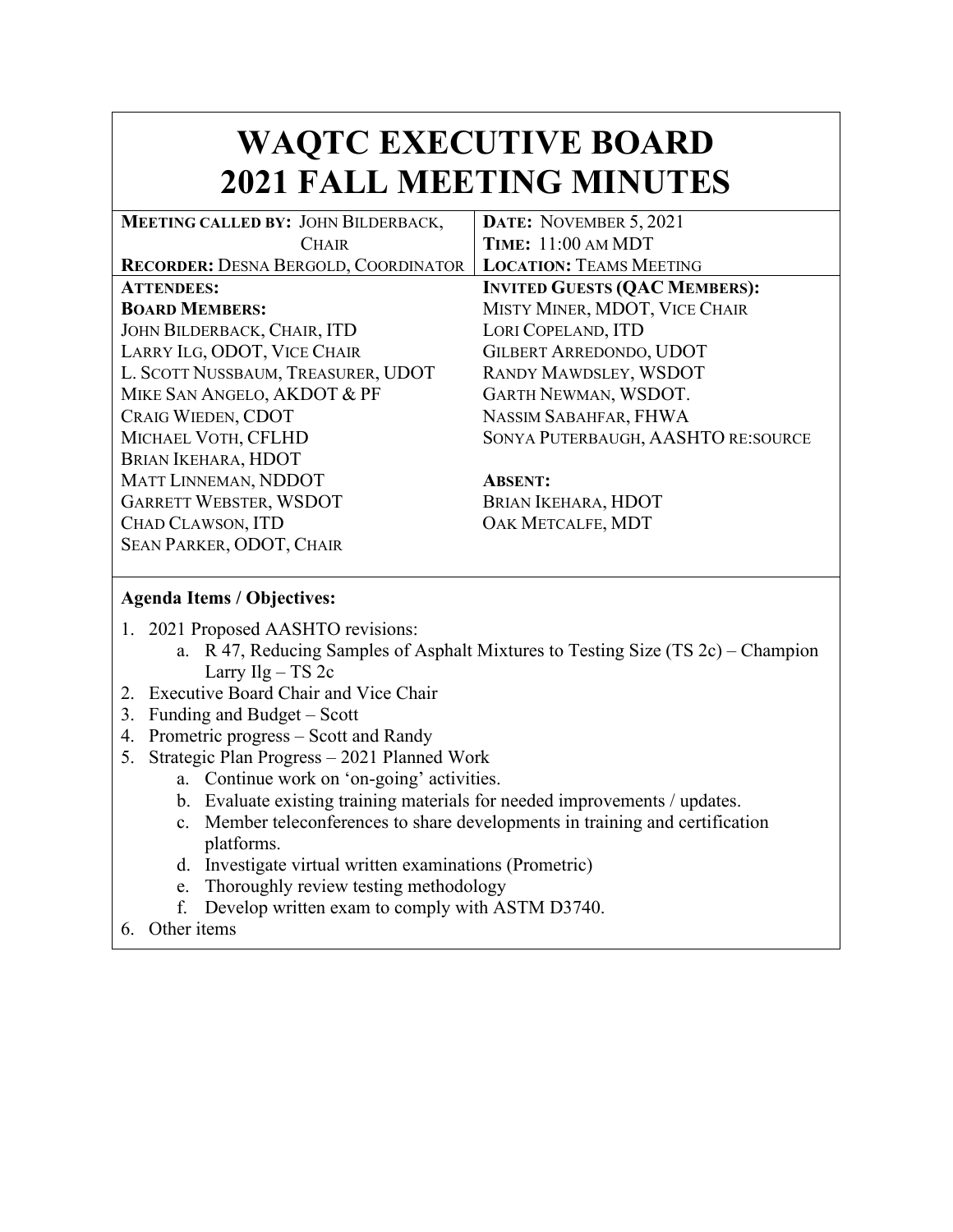| Page 2 |                       |                        |
|--------|-----------------------|------------------------|
| Topic  | Discussion / Decision | Action<br>Required by: |

| <b>WELCOME</b>                                                         | John Bilderback, ITD, Executive Board Chair, welcomed everyone<br>to the meeting. John is changing positions at ITD and is resigning<br>his post as Chair. John turned the remainder of the meeting over to<br>Larry Ilg, ODOT, Executive Board Vice Chair.                                                                    |                                  |
|------------------------------------------------------------------------|--------------------------------------------------------------------------------------------------------------------------------------------------------------------------------------------------------------------------------------------------------------------------------------------------------------------------------|----------------------------------|
| <b>CHAIR AND</b><br><b>VICE CHAIR</b>                                  | According to WAQTC Bylaws, the Vice Chair automatically<br>assumes the duties of the Chair in the event of the existing Chair's<br>departure. Larry will serve the remainder of John's term, which<br>was to end July 1, 2022. Larry will then serve another two years.                                                        |                                  |
|                                                                        | The Vice Chair position rotates among member states in<br>alphabetical order. The Treasurer is not eligible to become Vice<br>Chair. The next eligible to be Vice Chair is Garrett Webster,<br>WSDOT. Garrett declined the position. The next eligible is Mike<br>San Angelo, AKDOT. Mike accepted the position of Vice Chair. |                                  |
|                                                                        | Larry Ilg is the new WAQTC Executive Vice Chair, Mike San                                                                                                                                                                                                                                                                      | <b>LARRY ILG</b>                 |
|                                                                        | Angelo is the new Vice Chair. Both are scheduled to serve until<br><i>July 1, 2024.</i>                                                                                                                                                                                                                                        | <b>MIKE SAN</b><br><b>ANGELO</b> |
| 2021<br><b>PROPOSED</b><br><b>AASHTO</b><br><b>REVISIONS TO</b><br>R47 | AASHTO R 47, Reducing Samples of Asphalt Mixtures to Testing<br>Size (TS 2c) – Champion Larry Ilg – TS 2c                                                                                                                                                                                                                      |                                  |
|                                                                        | This proposed revision was sent to Allen Myers, AASHTO<br>Technical Subcommittee (TS) 2c Chair Larry on November 5,<br>2021. This proposal should be on the Midyear Webinar's agenda.                                                                                                                                          |                                  |
|                                                                        | Larry Ilg will Champion the proposed revision during the Midyear<br>Webinar.                                                                                                                                                                                                                                                   | <b>LARRY ILG</b>                 |
| FUNDING AND<br><b>BUDGET</b>                                           | Scott Nussbaum, UDOT, WAQTC Treasurer, presented a chart<br>(attached) depicting WAQTC's funding since the third quarter of<br>2018. It shows the amount of Federal funds and other funds,<br>primarily State funds.                                                                                                           |                                  |
|                                                                        | He pointed out that due to the lack of travel since early 2020, there<br>is more money than in previous years.                                                                                                                                                                                                                 |                                  |
|                                                                        | He also pointed out that there are funds left in the old, pooled fund,<br>TPF-5(349). Scott made a motion that when the Federal funds,<br>which cannot be transferred, are expended in TPF-5(349), the<br>remaining funds be moved into the new pooled fund, TPF-5(476).                                                       |                                  |
|                                                                        | Mike San Angelo seconded. There were no negatives, the motion<br>passed.                                                                                                                                                                                                                                                       |                                  |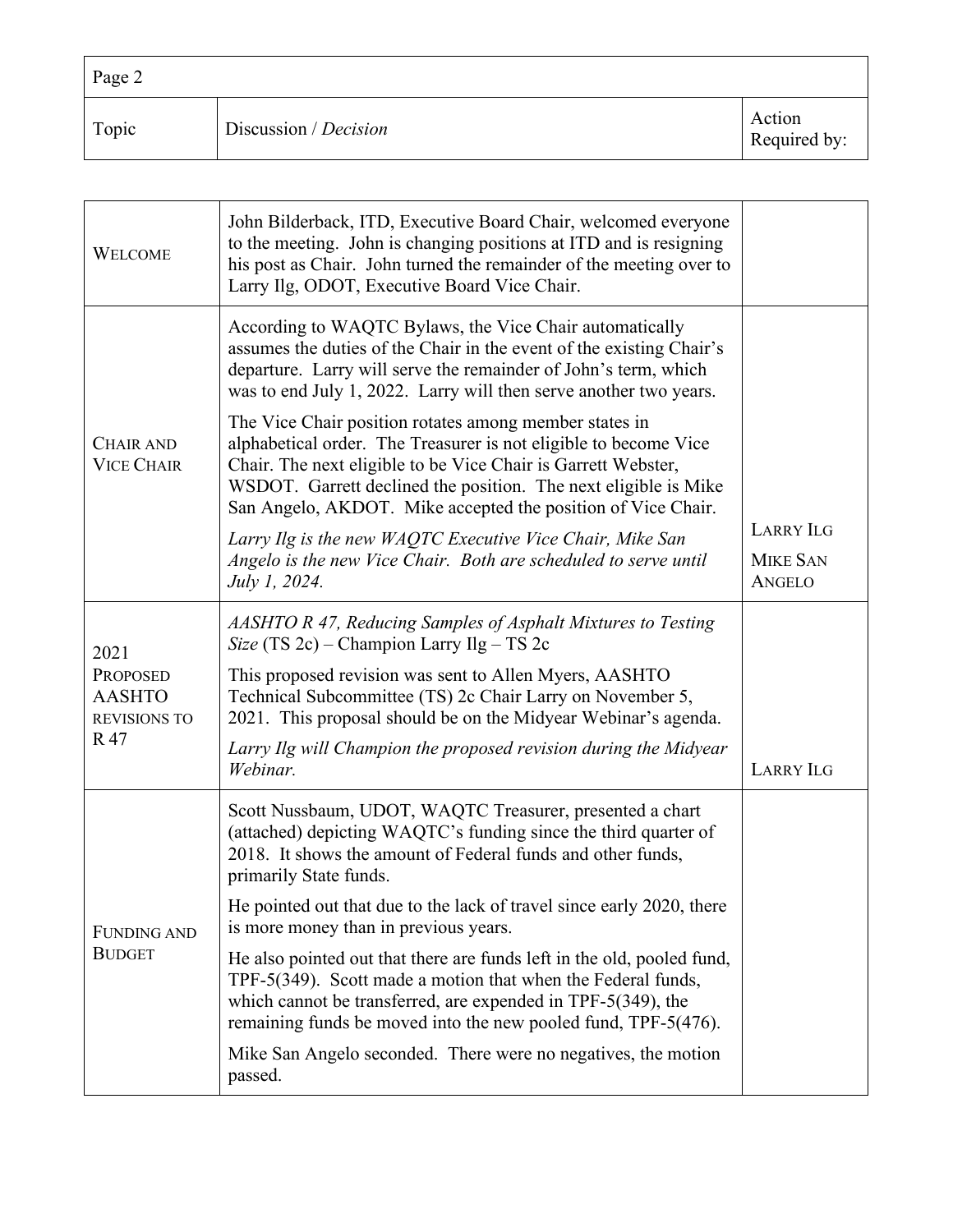| $\vert$ Page 3 |                       |                        |
|----------------|-----------------------|------------------------|
| Topic          | Discussion / Decision | Action<br>Required by: |

|                                                                                               | After the Federal funds are expended TPF-5(349), the remaining<br>money will be transferred to $TPF-5(476)$ .                                                                                                                                                                                                                                                                                                                                                                                                                                                                                                   | <b>SCOTT</b><br><b>NUSSBAUM</b> |  |
|-----------------------------------------------------------------------------------------------|-----------------------------------------------------------------------------------------------------------------------------------------------------------------------------------------------------------------------------------------------------------------------------------------------------------------------------------------------------------------------------------------------------------------------------------------------------------------------------------------------------------------------------------------------------------------------------------------------------------------|---------------------------------|--|
| <b>WRITTEN EXAM</b><br><b>DELIVERY</b>                                                        | WAQTC is exploring independent delivery of the certification<br>written exams and has been in discussions with Prometric.<br>Prometric's representative recently informed Randy Mawdsley,<br>WSDOT, that each time WAQTC needs to revise an exam there<br>would be a \$2800 fee per exam. WAQTC has 30 exams with an<br>additional 30 state specific exams. Randy determined that the<br>Qualification Advisory Committee (QAC) revises 30 percent, on<br>average, of the exams annually. This would become a significant<br>expenditure.<br>The Task Force met November $1st$ and $4th$ to discuss how to move |                                 |  |
|                                                                                               | forward.                                                                                                                                                                                                                                                                                                                                                                                                                                                                                                                                                                                                        |                                 |  |
|                                                                                               | Randy contacted Kryterion, an alternate testing company, and<br>received a preliminary quote. Kryterion charges \$20,000 for<br>implementation and setup with an annual maintenance fee of<br>\$10,000. The annual fee does not limit the amount of revisions.<br>He indicated that Kryterion has testing facilities in most<br>Universities in most of the member states. Many of their locations<br>have been closed due to Covid-19 but are getting reopened.<br>Kryterion also offers online testing similar to Prometric's.                                                                                |                                 |  |
|                                                                                               | Randy pointed out the per test fees are \$85 at the testing facility<br>and \$50 for online. Retest fees are the same as the original fee.                                                                                                                                                                                                                                                                                                                                                                                                                                                                      |                                 |  |
|                                                                                               | Randy has arranged a presentation for the Task Force on November<br>15 <sup>th</sup> . He invited anyone who would like to attend to contact Desna<br>Bergold, D B Consulting and WAQTC Coordinator, who will<br>forward the appointment.                                                                                                                                                                                                                                                                                                                                                                       | <b>WRITTEN</b>                  |  |
|                                                                                               | Randy Mawdsley and the Written Exam Task Force will meet with<br>Kryterion on Monday, November 15 <sup>th</sup> .                                                                                                                                                                                                                                                                                                                                                                                                                                                                                               | <b>EXAM TASK</b><br>FORCE.      |  |
| STRATEGIC PLAN-2021 PLANNED WORK                                                              |                                                                                                                                                                                                                                                                                                                                                                                                                                                                                                                                                                                                                 |                                 |  |
| ON-GOING                                                                                      | *Continue work on 'on-going' activities.                                                                                                                                                                                                                                                                                                                                                                                                                                                                                                                                                                        |                                 |  |
| <b>ACTIVITIES</b> /<br><b>EXISTING</b><br>TRAINING<br><b>MATERIALS</b><br><b>IMPROVEMENTS</b> | *Evaluate existing training materials for needed improvements /<br>updates.                                                                                                                                                                                                                                                                                                                                                                                                                                                                                                                                     |                                 |  |
|                                                                                               | The QAC revised the training materials during their 2021 Summer<br>Meeting and the revised training materials have been distributed to<br>member agencies and uploaded to the WAQTC website.                                                                                                                                                                                                                                                                                                                                                                                                                    |                                 |  |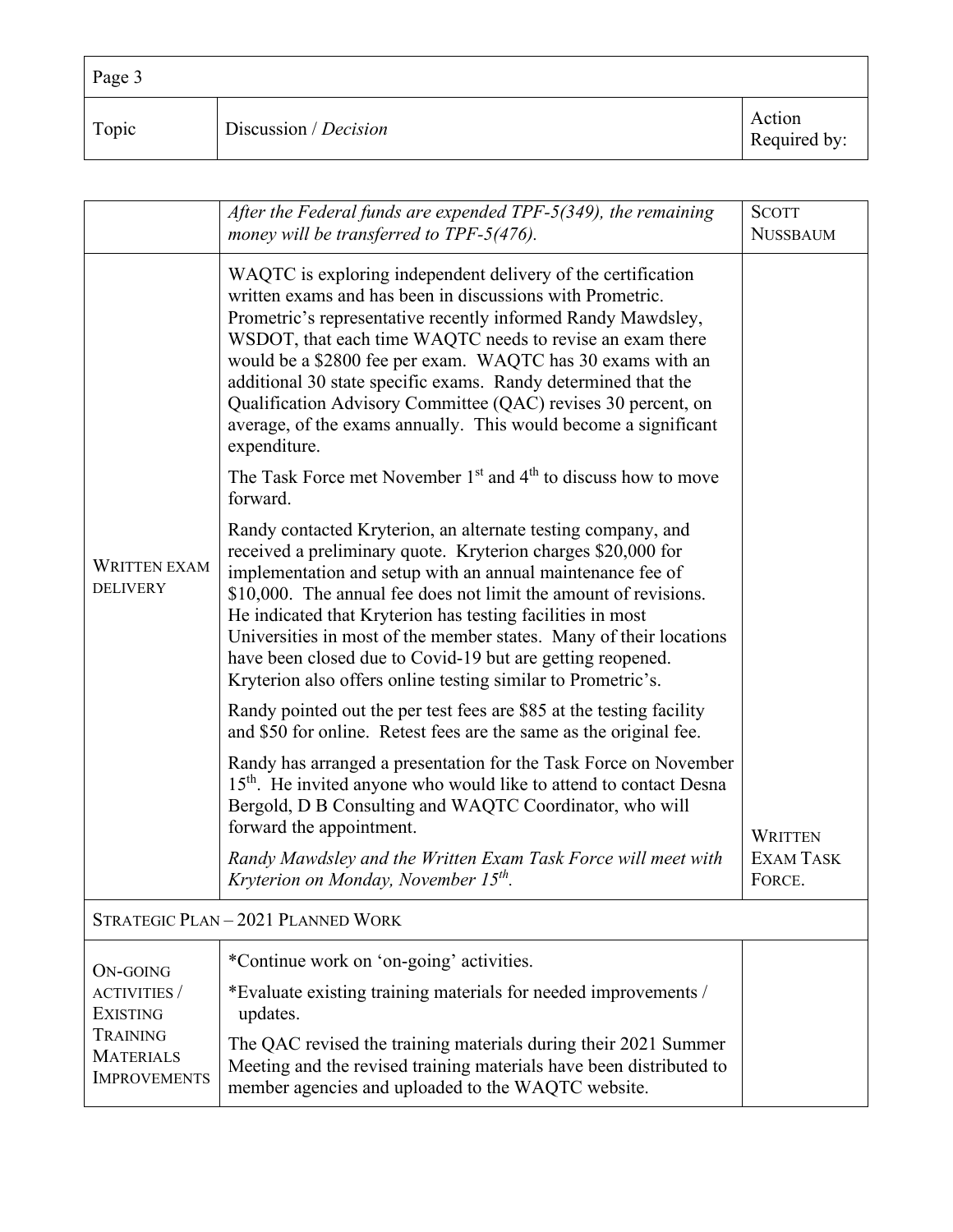| $\vert$ Page 4 |                       |                        |
|----------------|-----------------------|------------------------|
| Topic          | Discussion / Decision | Action<br>Required by: |

|                                     | The QAC Winter Meeting is scheduled for January 31 <sup>st</sup> through<br>February 4 <sup>th</sup> , 2022, in Reno, Nevada.                                                                                                                                                                                                             |                                |
|-------------------------------------|-------------------------------------------------------------------------------------------------------------------------------------------------------------------------------------------------------------------------------------------------------------------------------------------------------------------------------------------|--------------------------------|
|                                     | Discussion item, no further action required.                                                                                                                                                                                                                                                                                              |                                |
|                                     | * Member Agency teleconferences to share developments in<br>training and certification platforms                                                                                                                                                                                                                                          |                                |
| TELE-<br><b>CONFERENCES</b>         | Desna asked the Board and Sean Parker, ODOT and QAC Chair, if<br>there is a need for the QAC to have a teleconference between now<br>and the Winter Meeting. As the QAC has been attending the Board<br>meetings and the Task Force is covering the ongoing written exam<br>delivery item, an additional teleconference is not necessary. |                                |
|                                     | Discussion item, no further action required.                                                                                                                                                                                                                                                                                              |                                |
| <b>VIRTUAL</b><br><b>WRITTEN</b>    | *Investigate virtual written examinations. - Form a subcommittee<br>to explore written exam delivery remotely or through testing<br>centers.                                                                                                                                                                                              |                                |
| <b>EXAMS</b>                        | Discussed above.                                                                                                                                                                                                                                                                                                                          |                                |
| <b>TESTING</b><br>METHODOLOGY       | *Thorough review of written examination methodology - Review<br>current written exam scoring and reexaminations.                                                                                                                                                                                                                          |                                |
|                                     | This was discussed during 2021 Executive Board Fall Meeting and<br>revisions were made to the <i>Administration Manual</i> . This item is<br>complete.                                                                                                                                                                                    |                                |
|                                     | 'Thorough review of written examination methodology' will be<br>listed as a Completed Item on the 2022 Strategic Plan.                                                                                                                                                                                                                    | <b>DESNA</b><br><b>BERGOLD</b> |
| ASTM D3740<br><b>COMPLIANCE</b>     | * Develop written exam questions for applicable test methods to<br>meet the requirements of ASTM D3740, Minimum Requirements<br>for Agencies Engaged in Testing and/or Inspection of Soil and<br>Rock as Used in Engineering Design and Construction.                                                                                     |                                |
|                                     | Desna developed exam questions and met with Sonya Puterbaugh,<br>AASHTO re: source, to review the exam for compliance to the<br>requirements of ASTM D3740                                                                                                                                                                                |                                |
|                                     | 'Develop written examination to comply with ASTM D3740,' will<br>be listed as a Completed Item on the 2022 Strategic Plan.                                                                                                                                                                                                                | <b>DESNA</b><br><b>BERGOLD</b> |
| <b>OTHER ITEMS</b>                  |                                                                                                                                                                                                                                                                                                                                           |                                |
| <b>WASHTO</b><br><b>MEETING AND</b> | Board Spring meeting will be held in conjunction with the<br>WASHTO Construction and Materials Meeting.                                                                                                                                                                                                                                   |                                |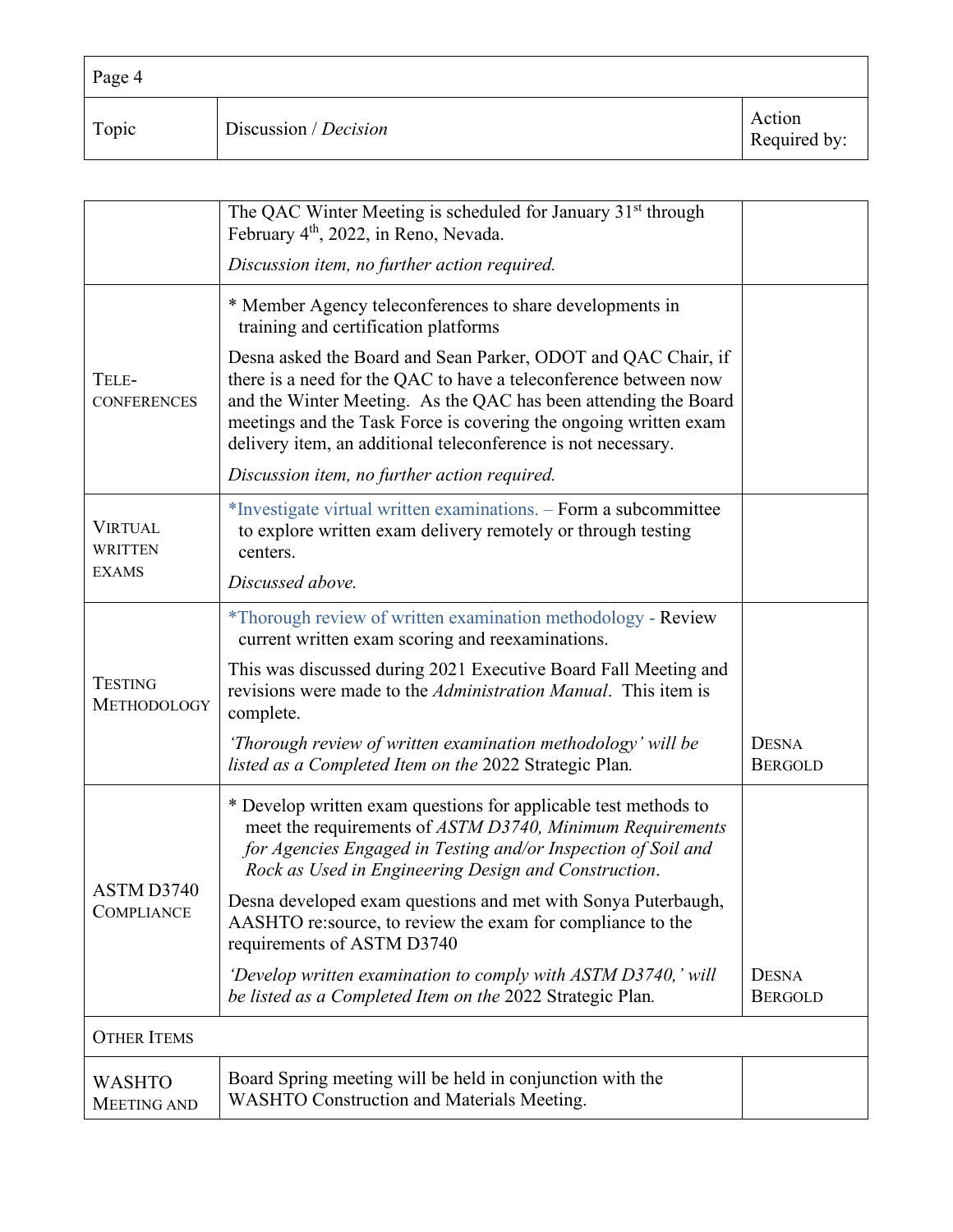| Page 5 |                       |                        |
|--------|-----------------------|------------------------|
| Topic  | Discussion / Decision | Action<br>Required by: |

| <b>EXECUTIVE</b><br><b>BOARD SPRING</b><br><b>MEETING</b> | Sean asked where the WASHTO Construction and Materials<br>Meeting will be held. John said that he believes it will be held in<br>Long Beach, CA. The dates have not been decided. The Executive<br>Board Spring Meeting will be held in conjunction with the<br>WASHTO meeting.                                                                                                                                           |  |
|-----------------------------------------------------------|---------------------------------------------------------------------------------------------------------------------------------------------------------------------------------------------------------------------------------------------------------------------------------------------------------------------------------------------------------------------------------------------------------------------------|--|
|                                                           | Desna will inform the Executive Board when the date is<br>determined.                                                                                                                                                                                                                                                                                                                                                     |  |
| <b>REGION IV</b><br><b>POSITION</b>                       | Larry asked if anyone on the Board has considered replacing John<br>as the Region IV Representative on the AASHTO Committee on<br>Materials and Pavement (COP) Steering Committee. WAQTC has<br>had a representative on the Steering Committee for the last 16<br>years. John would like Chad Clawson, ITD, to replace him.<br>AASHTO COMP Steering Committee will determine who will be<br>the Region IV Representative. |  |

\*Excerpt from Strategic Plan